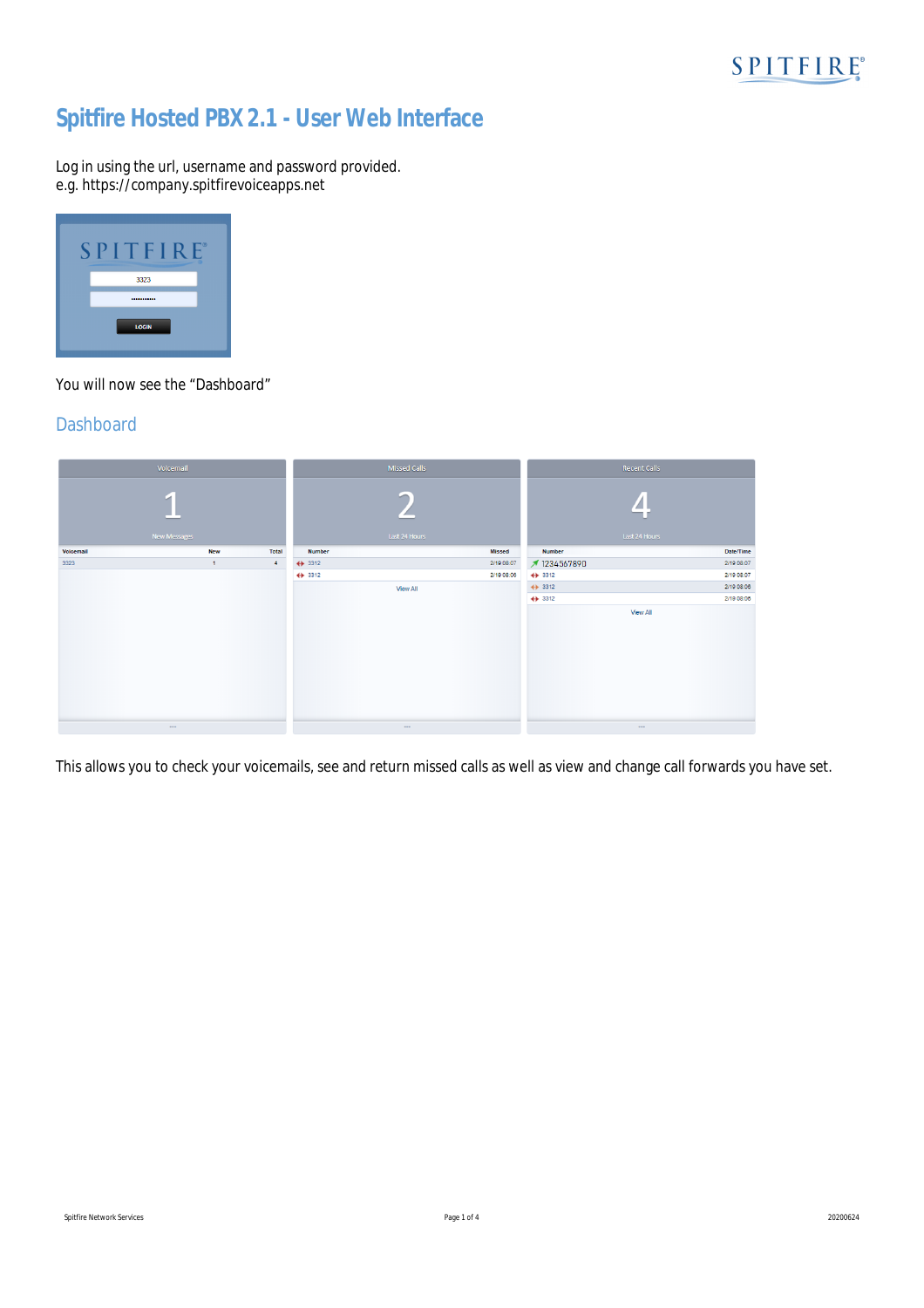

# Call Detail Records

This allows you to view, search and export call Records. Navigate to "apps", then "Call Detail Records" Here you will see all calls in all directions…

|                      |                          | <b>Direction</b> |               | Source                                                                                                                  |                      | <b>Start Range</b> | From            | To                       |                               |
|----------------------|--------------------------|------------------|---------------|-------------------------------------------------------------------------------------------------------------------------|----------------------|--------------------|-----------------|--------------------------|-------------------------------|
|                      |                          | <b>Status</b>    | $\mathbf{r}$  | <b>Destination</b>                                                                                                      |                      | <b>CID Name</b>    |                 |                          |                               |
|                      |                          |                  |               | Note: Source, Destination and Caller ID (CID) Name fields support the use of an asterisk ("*") as a wildcard character. |                      |                    |                 |                          | <b>SEARCH</b><br><b>RESET</b> |
| 8                    |                          | <b>CID Name</b>  | <b>Source</b> | <b>Destination</b>                                                                                                      | <b>Start</b>         | <b>TTA</b>         | <b>Duration</b> | <b>PDD</b><br><b>MOS</b> | <b>Status</b>                 |
| $\qquad \qquad \Box$ | я                        | 2102             | 2102          | 1234567890                                                                                                              | 6 Feb 2020 09:49:33  | 4s                 | 0:00:08         | 1.32s<br>4.50            | Answered                      |
| $\Box$               | я                        | 2102             | 2102          | 1234567890                                                                                                              | 4 Feb 2020 15:25:09  |                    | 0:00:02         | 4.50<br><b>1.26s</b>     | Cancelled                     |
| $\Box$               | $\leftrightarrow$        | 2102             | 2102          | 1234567890                                                                                                              | 4 Feb 2020 11:40:37  |                    | 0:00:02         | 0.14s<br>4.50            | Cancelled                     |
| □                    | я                        | 2102             | 2102          | 1234567890                                                                                                              | 4 Feb 2020 09:21:03  | 5s                 | 0:00:06         | 1.34s<br>4.50            | Answered                      |
| $\Box$               | $\boldsymbol{\pi}$       | 2102             | 2102          | 1234567890                                                                                                              | 4 Feb 2020 09:18:30  | 13s                | 0:00:11         | 1.26s<br>4.50            | Answered                      |
| 0                    | ↗                        | 2102             | 2102          | 1234567890                                                                                                              | 4 Feb 2020 09:16:51  |                    | 0:00:00         | 0.00s                    | Failed                        |
| 0                    | ↗                        | 2102             | 2102          | 1234567890                                                                                                              | 4 Feb 2020 09:15:44  |                    | 0:00:00         | 0.00s                    | Failed                        |
| $\Box$               | ↗                        | 2102             | 2102          | 1234567890                                                                                                              | 4 Feb 2020 09:12:24  |                    | 0:00:00         | 0.00s                    | Failed                        |
| $\Box$               | $\overline{\phantom{a}}$ | 2102             | 2102          | 1234567890                                                                                                              | 4 Feb 2020 09:06:17  |                    | 0:00:00         | 0.00s                    | Failed                        |
| □                    | $\leftrightarrow$        | 2102             | 2102          | 1234567890                                                                                                              | 4 Feb 2020 09:05:45  |                    | 0:00:00         | 0.00s                    | Failed                        |
| $\Box$               | $\boldsymbol{\pi}$       | 2002             | 2002          | 1234567890                                                                                                              | 3 Feb 2020 08:30:12  | 3s                 | 0:00:06         | 2.58s<br>4.48            | Answered                      |
| 0                    | я                        | 2102             | 2102          | 1234567890                                                                                                              | 24 Jan 2020 11:14:05 | 3s                 | 0:00:05         | 2.50s<br>4.50            | Answered                      |
| $\Box$               | $\boldsymbol{\pi}$       | 2102             | 2102          | 1234567890                                                                                                              | 24 Jan 2020 11:13:08 | 3s                 | 0:00:16         | 4.50<br>2.60s            | Answered                      |
| $\Box$               | ↗                        | 2002             | 2002          | 1234567890                                                                                                              | 23 Jan 2020 14:03:49 |                    | 0:00:11         | 4.50<br>10.10s           | Failed                        |
| $\Box$               | $\overline{\mathcal{A}}$ | 2102             | 2102          | 1234567890                                                                                                              | 22 Jan 2020 11:06:48 | 1s                 | 0:00:05         | 0.92s<br>4.50            | Answered                      |
|                      |                          |                  |               |                                                                                                                         |                      |                    |                 |                          |                               |

You can use the fields at the top of the screen to narrow down your required search criteria:

| <b>Direction</b> | This can be inbound, outbound and local.                                                   |  |  |  |  |  |  |
|------------------|--------------------------------------------------------------------------------------------|--|--|--|--|--|--|
| <b>Status</b>    | This can be Answered, Missed, Voicemail, Cancelled or Missed.                              |  |  |  |  |  |  |
| Source           | Source allows you search from a number that placed the call. E.g. 2001 for extension 2001. |  |  |  |  |  |  |
| Destination      | Destination allows you to search for a number that received a call. E.g. a mobile number.  |  |  |  |  |  |  |
| Start Range      | This allows you to enter the range in calendar for the Search.                             |  |  |  |  |  |  |

# Exporting call reports

Once you have set all the required search fields remember to press the Search button.



You can then export the results as a CSV or PDF.

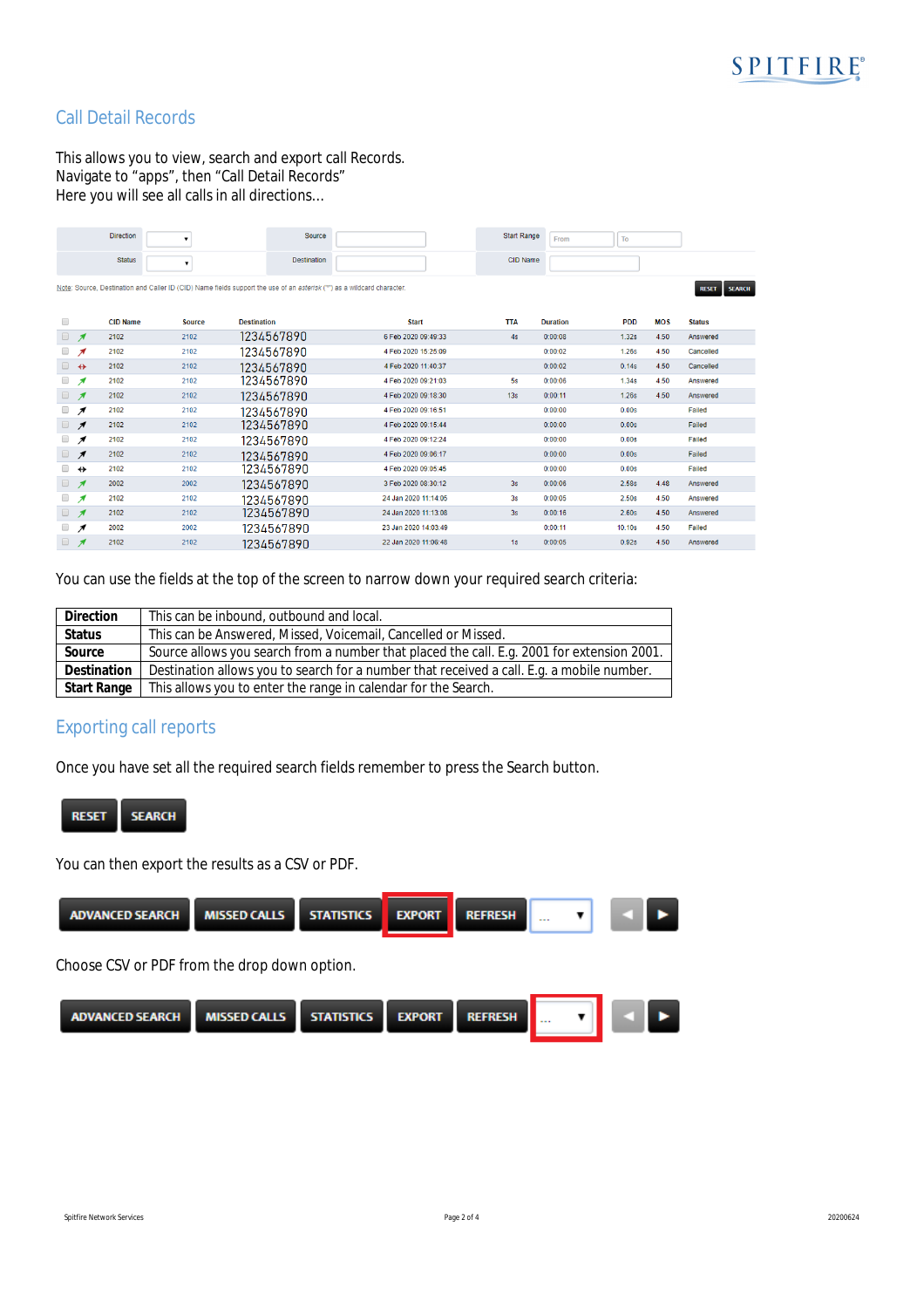

## Call Routing

Navigate to "Apps" then "Call Routing".

Here you can set your extension to forward Immediately (Call Forward), On Busy, No Answered and when Not Registered.

| Call Forward @ Disabled @ Enabled 1234567890                                                                                              |
|-------------------------------------------------------------------------------------------------------------------------------------------|
| On Busy @ Disabled @ Enabled<br>Destination<br>If enabled, it overrides the value of voicemail enabling in extension                      |
| No Answer @ Disabled © Enabled   1234567890<br>If enabled, it overrides the value of voicemail enabling in extension                      |
| Not Registered @ Disabled C Enabled<br>Destination<br>If endpoint is not reachable, forward to this destination before going to voicemail |
| Follow Me <sup>ii</sup> Disabled C Enabled                                                                                                |
| Do Not Disturb <sup>@</sup> Disabled <sup>@</sup> Enabled                                                                                 |
| <b>CAMP</b>                                                                                                                               |

If you Enable "Follow Me" you can add additional numbers to ring, when your extension or DDI is called.

|                     | Follow Me Disabled ® Enabled                           |             |              |                 |                          |                |  |
|---------------------|--------------------------------------------------------|-------------|--------------|-----------------|--------------------------|----------------|--|
| <b>Destinations</b> | Destination                                            | Delay       |              |                 |                          | Timeout Prompt |  |
|                     | 3323                                                   | $\circ$     | $\mathbf{v}$ | 30              |                          |                |  |
|                     | 3312                                                   | $\mathbf 0$ | $\mathbf{v}$ | 30              | $\overline{\phantom{a}}$ |                |  |
|                     | 3329                                                   | $\circ$     | $\mathbf{v}$ | 30              | $\blacktriangledown$     |                |  |
|                     | 1234567890                                             | $\bullet$   | $\mathbf{v}$ | 30              | $\mathbf{v}$             |                |  |
|                     |                                                        | $\bullet$   |              | $\mathbf{v}$ 30 | $\mathbf{v}$             |                |  |
|                     | Ignore Busy <sup>@</sup> Disabled <sup>@</sup> Enabled |             |              |                 |                          |                |  |
|                     |                                                        |             |              |                 |                          |                |  |
|                     | Do Not Disturb © Disabled © Enabled                    |             |              |                 |                          |                |  |

Please remember to add your own extension to the list if you want your phone to ring with the "Follow Me" extensions.